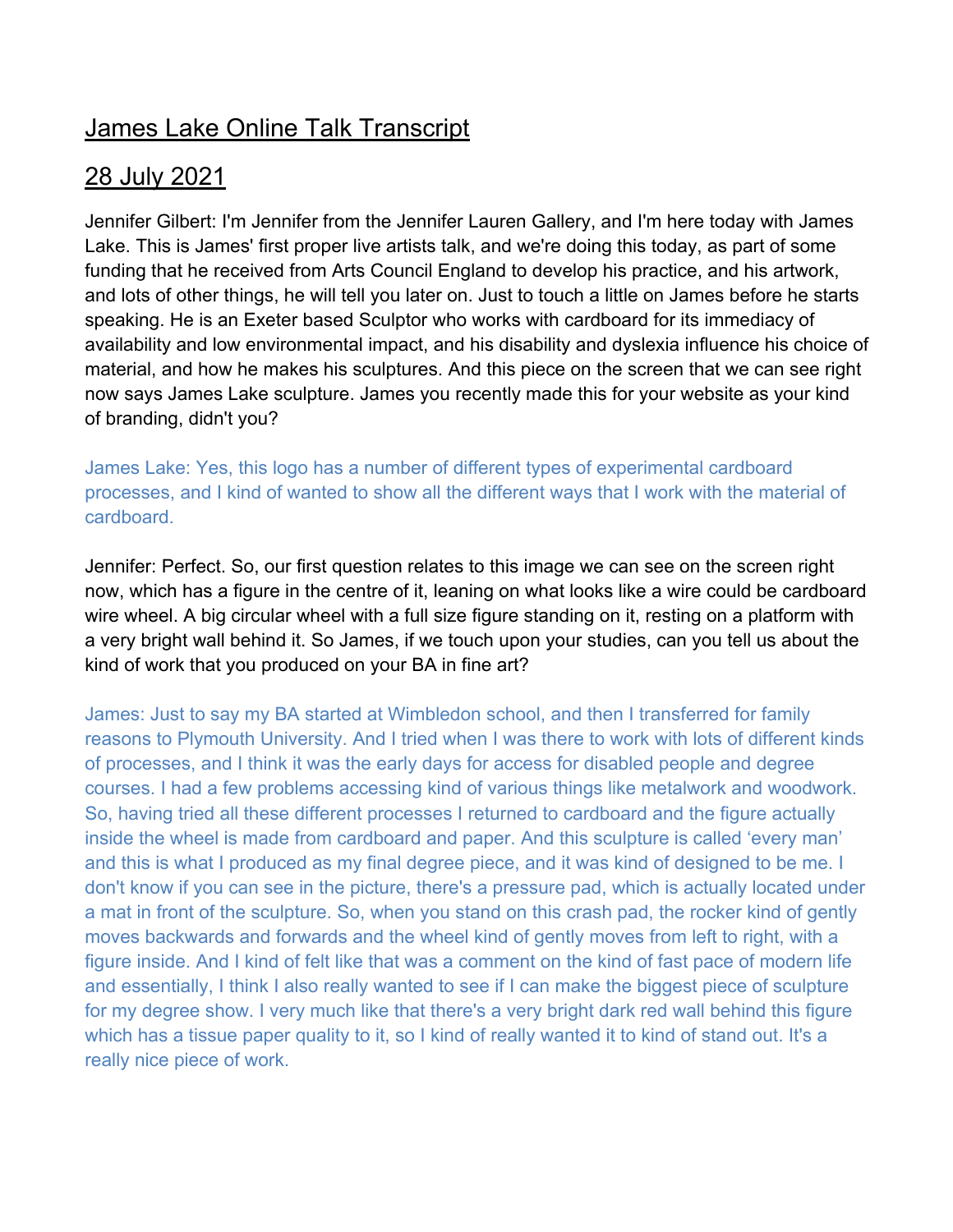Jennifer: It's amazing and until we were doing this talk I've never even seen this piece before so I was quite astonished when I saw it. And then after your degree did you stick with art or did you move into something else?

James: I was very fortunate that one of the students on my degree gave me the, the contact details of artists first and I began to kind of work with them. I worked with them regularly over a number of years and found them to be a brilliant arts organisation. And I think what was great was they kind of opened me up to the possibility of strength in disability art, in, in all its different forms, and I learned an awful lot through that process. I worked with them on a project, it was a hand project, and it was called Reflections of ourselves. And it was a collaborative project working with a number of different kinds of schools in Bristol, and we ended up making three giant hands. I realised that this was where my heart kind of lay at that point. And so, after my degree, I kind of worked a lot in community arts, and I worked in hospitals, kind of ran workshops in mental health settings, and also with learning disability groups, and this was very convenient because I did this at the same time as having a young family. I needed to pay the bills. I also didn't have a studio or place to work, that came later. I also studied in post 16 teacher training but I found the disability, and also my level of dyslexia difficult. Although I passed the course, it felt like one step too far so I didn't actually pursue that as a career, instead I went into working in schools. And I worked in schools as a workshop artist, which gave me all the fun of kind of making bits of art and bits of sculpture but less of the paperwork. So that's the route I took.

Jennifer: And just for anyone that might not know, artists first is an organisation that works with learning disabled artists in Bristol. So let's tackle the obvious question first. Why do you work in cardboard?

James: Well, actually this sculpture that you can see in front of you is a sculpture of my dad, and I started making this piece of sculpture before my degree course. And it was just in a room for long periods of time, kind of gathering dust hopefully not too many spiders, and after my degree because I kind of left the environment of university, I kind of wanted to kind of keep making art. In a way, I kind of returned to cardboard, just because it had all the qualities I liked before, which I can really enjoy and kind of really valued. Cardboard is lightweight and it was low cost. It was non studio based, because remember I didn't have a studio at the time. You didn't need any special equipment, and I could make it in small sections. I found also that there was a low environmental impact and I kind of like that. At the time, even though I hadn't really developed the idea that my using cardboard was a environmentally kind of effective way to kind of make sculpture, I mean that came later. And I use this process a lot, and I was very fortunate when I moved house, and a garage became available, so a workspace became available, and that's where I make a lot of my work now.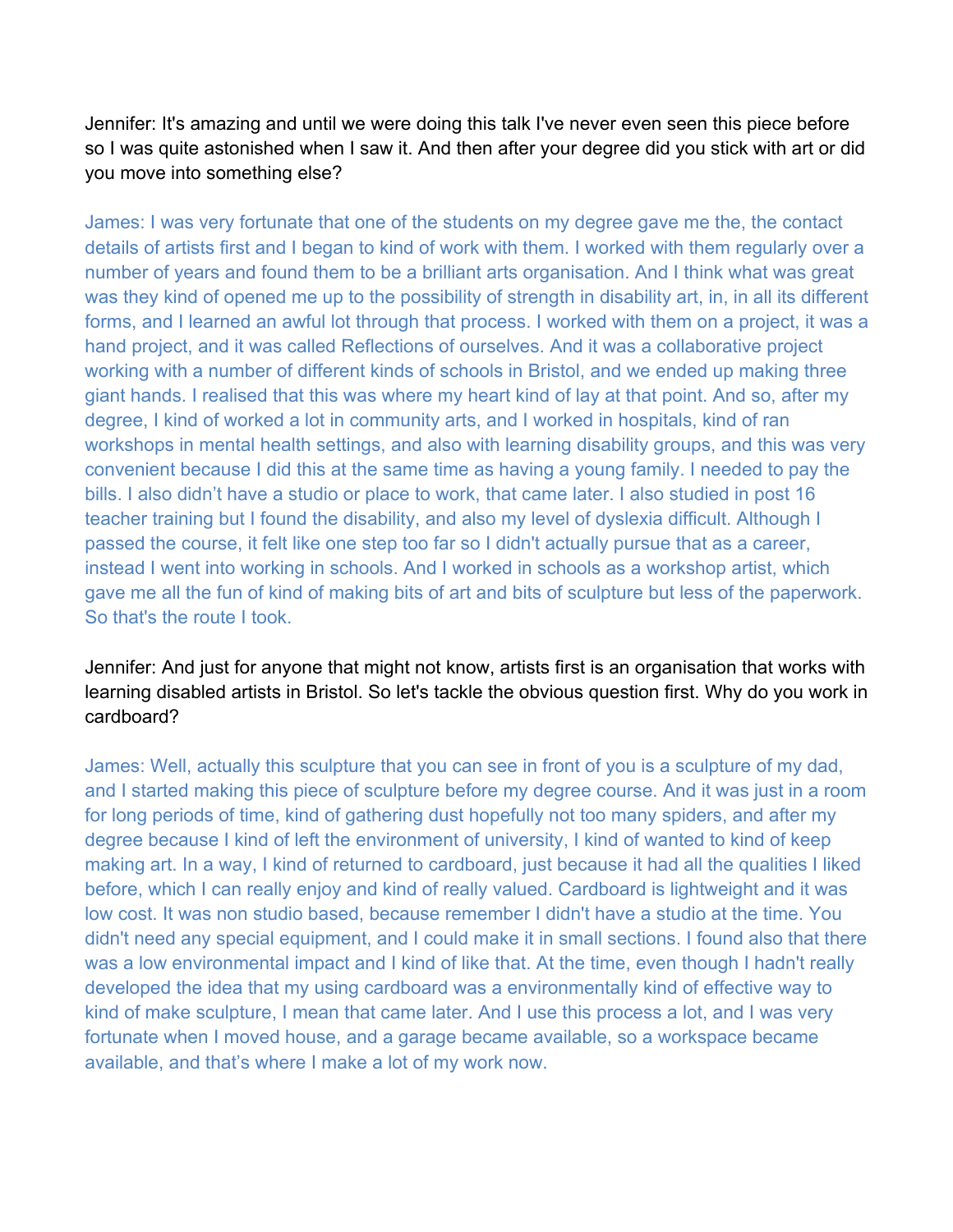Jennifer:.So this piece we can see on screen now is called sitting without purpose, and as you said it's your dad sitting in a very comfy looking armchair, made out of cardboard, wearing a pair of glasses leaning against his hand on the side of the sofa. And this is like you said quite an early piece for you but it's lots of people know you for this artwork. So exactly what was it about and where, where would be able to see it now?

James: I do think this is still kind of one of my strongest pieces of work now. This piece of work was made prior to being in education, and it's kind of made when I was in my early 20s and I was still living at home. It's a sculpture about my father, and you can see in his eyes, it's about him being in a position where he was about to be made redundant. And I was looking at kind of how he was feeling, and there was something about that kind of resonated with me. And I felt I was able to kind of catch, kind of how he was feeling and I think to some degree, I was also feeling in a very similar position myself. I was also stuck at home as I was attempting to try to get an artificial leg to help me with my mobility but it was unsuccessful. And I kind of felt I was a bit stuck in life. So I think together we were both stuck in this kind of situation so I was basically stuck at home and he was stuck by his employment options. And there was some kind of shared influences in the strength of the piece. And I think I kind of captured the kind of the emotions really well. So, this means this work actually has a long history. I made it, and then it went into kind of various rooms and went into storage and into galleries and then it finally emerged. I was kind of very lucky to have the support of Tony Heaton at the time when he was working at Holton Lee, and he was able to take the work and kind of look after it, which was great for me because I knew my work, but just on its own was just going to end up being damaged or damp or kind of filled with spiders, I suppose. After this, it eventually made its way to shape arts, and then it became part of the NDACA, which is the national disability arts collection and archive, which I'm kind of very pleased and kind of proud about. It's very nice to have this record memory of my dad actually, and it's now on show at the Bucks New University which is great to have this piece of work that's there.

Jennifer: And that's where the NDACA collection is housed actually. For anyone that is interested, they can google the NDACA collection. So James here's you sitting in your garden on the floor, very glamorous. So how exactly do you go from an idea that you might have on a piece of paper to the finished product. Can you talk us through how this comes about?

James: Well, first of all I'd like to say that that floor was very, very cold. I think that was the end of October time, and I think the weather was starting to change. I'm kind of sitting on a camping mat. It was not the greatest experience of my life kind of working in the garden. Yeah, so how does my work come to be? Well, I start off with small drawings and I like to work on A4 computer paper. I've done this through my whole artistic career and even as a student. I'm not great with high quality kind of paper, and sketchbooks. I like to be able to work on something that was kind of cheap and throw away. I normally make a sketch which is not the greatest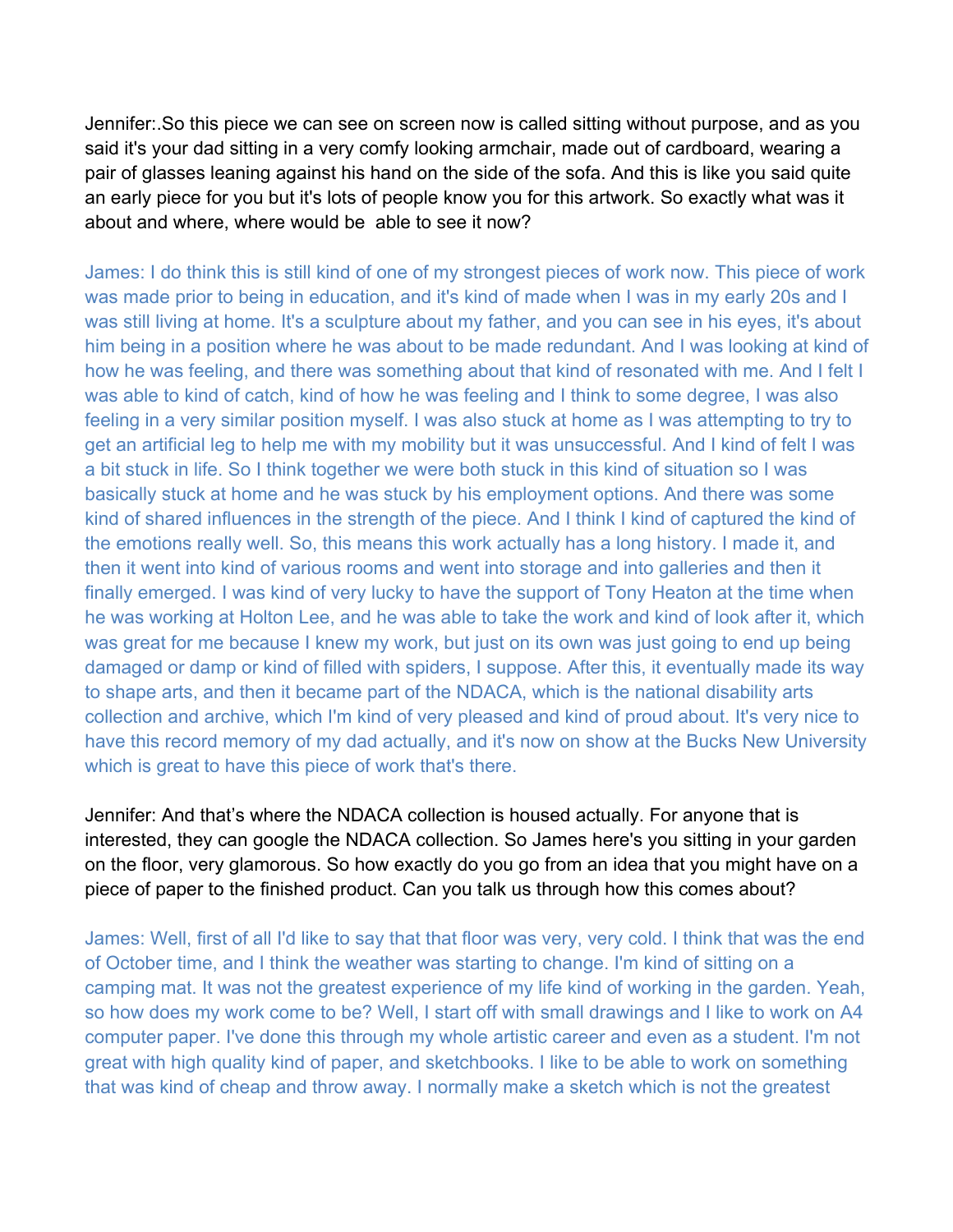sketch in the world, it's just really for me to use, and then I take the sketch of the idea and I normally kind of produce a large scale template that is very, very thin but that I can kind of cut quite easily with scissors, and that gives me an idea of size and shape that for the object or the person that you kind of want to make. And once I have this template. I then kind of start using corrugated cardboard, which is kind of slightly harder to cut as it has an extra layer of durability and especially when you want to kind of make your work stand it up. It needs to have a bit more strength. So, I take these templates, and then I kind of build on to them with other sections until I get a cross section which gives me an indication of the form itself and possibly the rounded aspects of the piece that I'm going to make, so that it stops being a flat piece. I really like making and kind of working with small templates and small forms as well because I think it's really, really important to me and it kind of makes the process a lot easier when I work with small sections, because I'm able to kind of be more flexible. I can change what I'm doing, depending on kind of on how I feel, or what I see, or from what I read, so it can be spontaneous, I know cardboard doesn't have a reputation for being spontaneous, but you can change it quite easily.

Jennifer: And I've just dropped into the chat box a link to a post you've done on disability arts online that has one of your drawings. And why is it important for you to work with a theme or with an idea in mind for your artwork?

James: I'm very lucky to kind of get commissions I have to say I do like the idea that I could follow somebody else's ideas and themes. That kind of takes the stress out of the process and can be basic security both financially and conceptually when you're following somebody else's idea. But when I make my own work that's got to be slightly different. So, I do start with an idea but not ever really tightly focused on my work. My work tends to change or even come into focus a bit like a camera might come into focus when it's taking the picture, and the work is normally kind of provoked by that emotional response that I'm hearing, and then this becomes sort of an investigation into something I've seen or read or I've heard. I tend to give my work kind of simple titles because I don't have all the answers at that point. I don't know where it is going and simple titles seem to suit me quite well. And it also kind of gives me space to kind of change the nature of what I'm doing, so it might start off as something and then changes its whole kind of conceptual direction by the end.

## Jennifer: Definitely. With your larger pieces that we've seen pictures of, on average, how long would that take you from start to finish to kind of put together?

James: If we look at the cardboard Butler that I made for hotel gotham, which is this picture you can see here now. This was kind of made over six weeks. Now, that seems like a long time, but normally I do have to do other work alongside commissioned work so I normally have ongoing kind of engagements with other different types of projects too. And the work that I do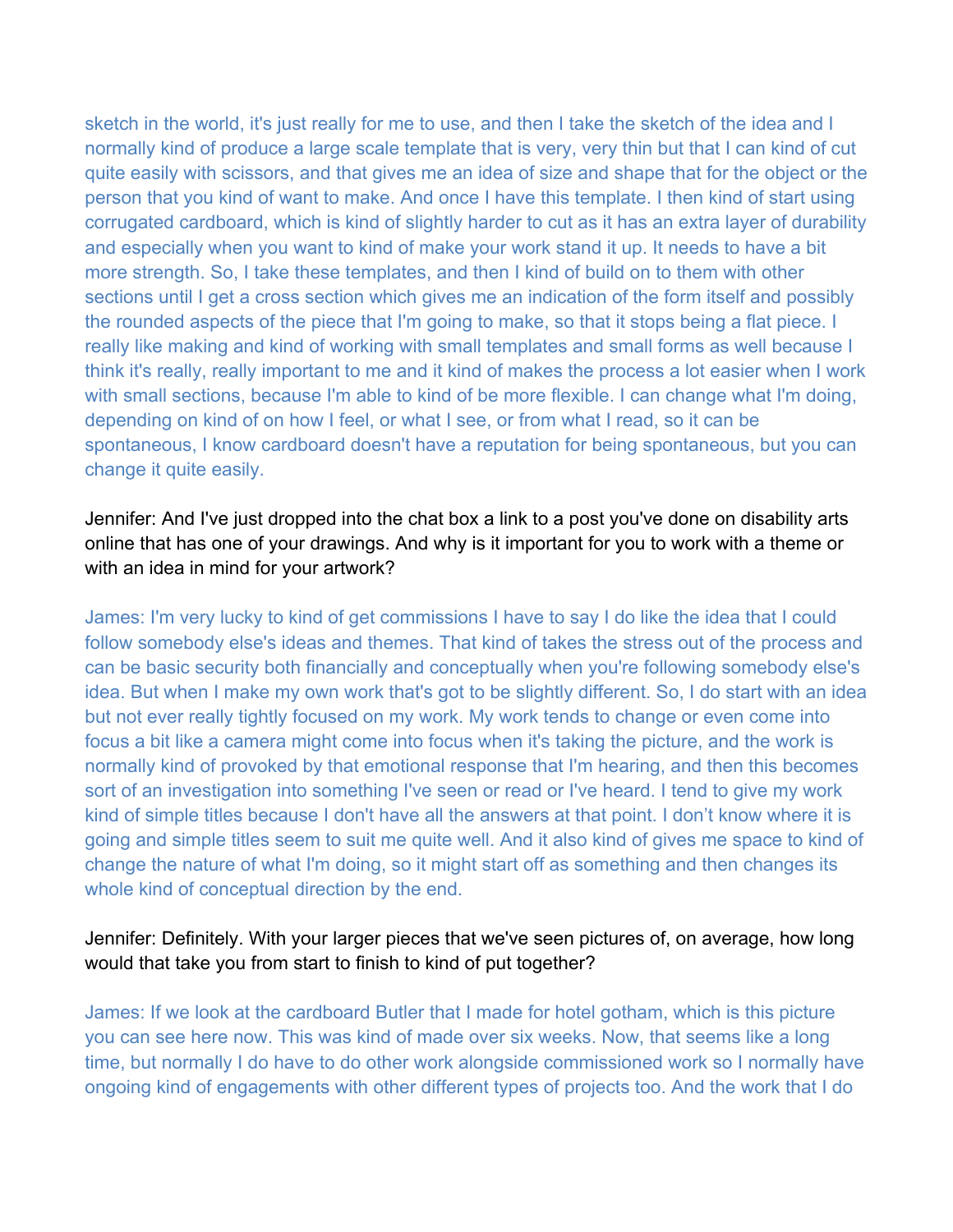kind of fits in and around that. Now with my cardboard technique, kind of over the years I have got a lot quicker in kind of manipulating cardboard and finding shortcuts for the work that I do. I think also it's kind of fair to say that because I'm in my kind of mid to late 40s now, and I've kind of, I've been moving around on one leg for quite some considerable amount of time, I think my disability, to some degree is starting to catch up with me. Where I'm kind of making gains in some areas, I'm kind of slowing down in others, so I'd like to say kind of six weeks is a good time to say I could make a sculpture, but equally I could probably make the working in four weeks, or just under four weeks as I did with the work you'll see what when I went to Italy, to make some sculpture.

Jennifer: And for anyone that needs it the piece that we have on the screen now. As James said is a butler, made out of cardboard with a towel, and he's got a walking stick. Yeah, holding a tray with a jug on it.

#### James: Yeah, supposed to be like a silver coffee jug of some kind.

Jennifer: Perfect. So you speak very openly about being dyslexic, and the work that you build. When you build your work, you piece it all together like a jigsaw, so can you tell us more about how that relates to your dyslexia because you've told me before and it was quite an interesting way of working?

James: So I actually kind of told my mum about this kind of aspect because she had kind of grown up with supporting me with dyslexia, my kind of whole life and she didn't realize that it was a part of my sculpture process but I'd like to say that I'm kind of making sculpture, and it's very similar to the way that I write. So I make work, or I write in terms of kind of fragments of ideas and these fragments get pieced together into a whole. And it is just quite a disjointed way to make sculpture. But I like the fact that I can edit things and correct them, as I go. It's similar to say a page of text for a Dyslexic mind. All the facts in the content are there but you have to kind of make changes to get the order right and make the work as efficient and as effective as possible. I kind of found that this way of working really did suit me down to the ground, so it wasn't just the dyslexia thing. It was also the fact that I'm just kind of working with small pieces and it kind of suited that the way that I kind of needed to work, because I do kind of work sat on the floor. It's kind of important that I can kind of move the work around me, rather than me having to move around to work but it's also kind of worth pointing out whether I make physical sculpture - I have looked at an anatomy books to work out proportions. I find it very, very difficult to retain all that information in its entirety, so I am focusing on kind of one piece at a time, and it allows me to gradually assemble the information I need, and then I piece it together and make the adjustments and then it becomes the sculpture that you see before you.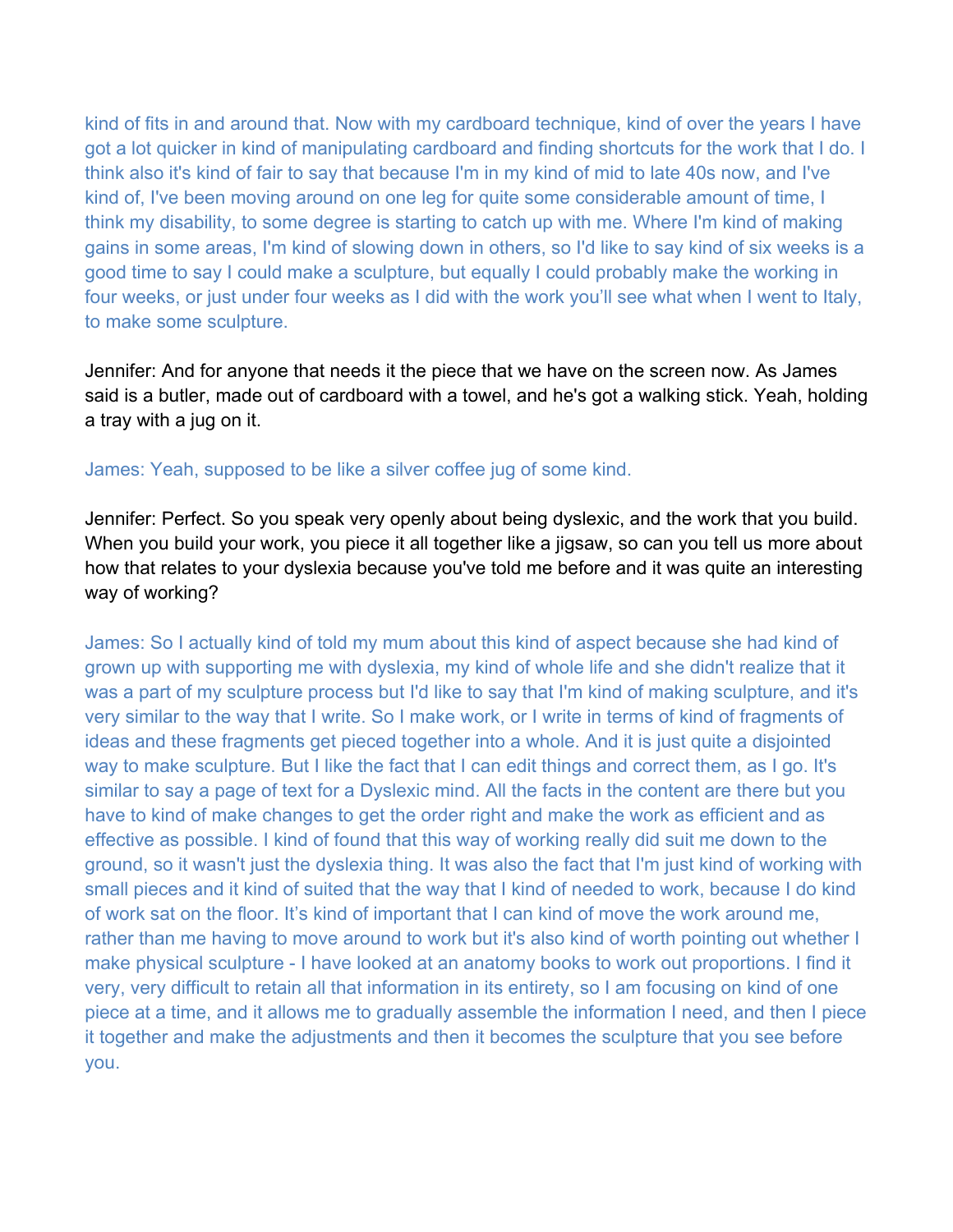Jennifer: Definitely. It's nice to read in the chat that Miss Nettleton said she's had her work exhibited alongside your cardboard dad and she said it really was good too. So now we can see two pictures on screen from when you were part of the lucca biennale and on the left is a photo with you on your crutches, kind of delving inside the body of a very large sculpture, lying on the ground, and to the right is the finished piece. So the question that we're going to ask is, this was your piece from the lucca biennale in 2018. And how did that come about and what did you do for it?

James: So the story to this piece of work was. I was actually coming home from six weeks of school workshops and I was working in a local secondary school. I was working with students that weren't engaging with education and we had a really good run of making all sorts of kind of amazing things in cardboard from faces to animals and things like that, and I like had this email, kind of unexpectedly, and, and it was from a place called Lucca that I hadn't heard about before. And they were obviously kind of interested in me being part of their paper sculpting festival. There's one on at the moment. And to be completely honest, I thought it was a scam email. I'd been just working in schools and community art workshops for many years, and I really stopped thinking about the country and the wider art world. And I sent them an email kind of checking that this was a real thing, and it was, to my surprise, so a few weeks later I took a train to London and I met some of the organizers who were there, doing some, some other types of work and kind of fundraising. Yeah, so I met the director and I brought with me, a maquette, which was about just over a foot in size which was based on that year's kind of theme - chaos and silence. I came up with this idea because at the time I was again sitting on the floor of my garage. And I don't know whether you can all remember in 2018, we had a lot of snow, especially in the southwest, we had kind of snowstorms and it was very high. I think we had about two foot snow and it was very cold, and so I'm sitting on the floor in my garage and I was doing preparation for a community workshop, Actually I was going to be working with a scouts group about a month later and I thought well I had a bit of spare time I'm doing this now. And it kind of occurred to me that there was something kind of slightly absurd, and unusual about me sitting on this cold garage floor. It was white and it was snowing outside, and I was surrounded by all these pieces of cardboard, and they're these cutouts of cardboard giraffes and I thought well this is me and this is what I do. So this is kind of what I made. I kind of I tried to make a six-metre cardboard self portrait of myself engaged in making cardboard giraffes. There's also cardboard, a glue gun and there's cobbled masking tape there kind of down near the leg of the sculpture. And there was even a cardboard craft knife. I kind of went into all that type of detail. But it was just kind of an amazing experience and I think you can kind of see in the photographs with the sculpture, I had worked in a very large environment, but it had to fit through a small doorway, so it had to come apart in two sections. So one of the photographs is of the top section with my sculpture lying on its back, and I'm just reinforcing the hand section to kind of make sure that it all kind of stayed together on its journey on the lorry to the town square where it was exhibited.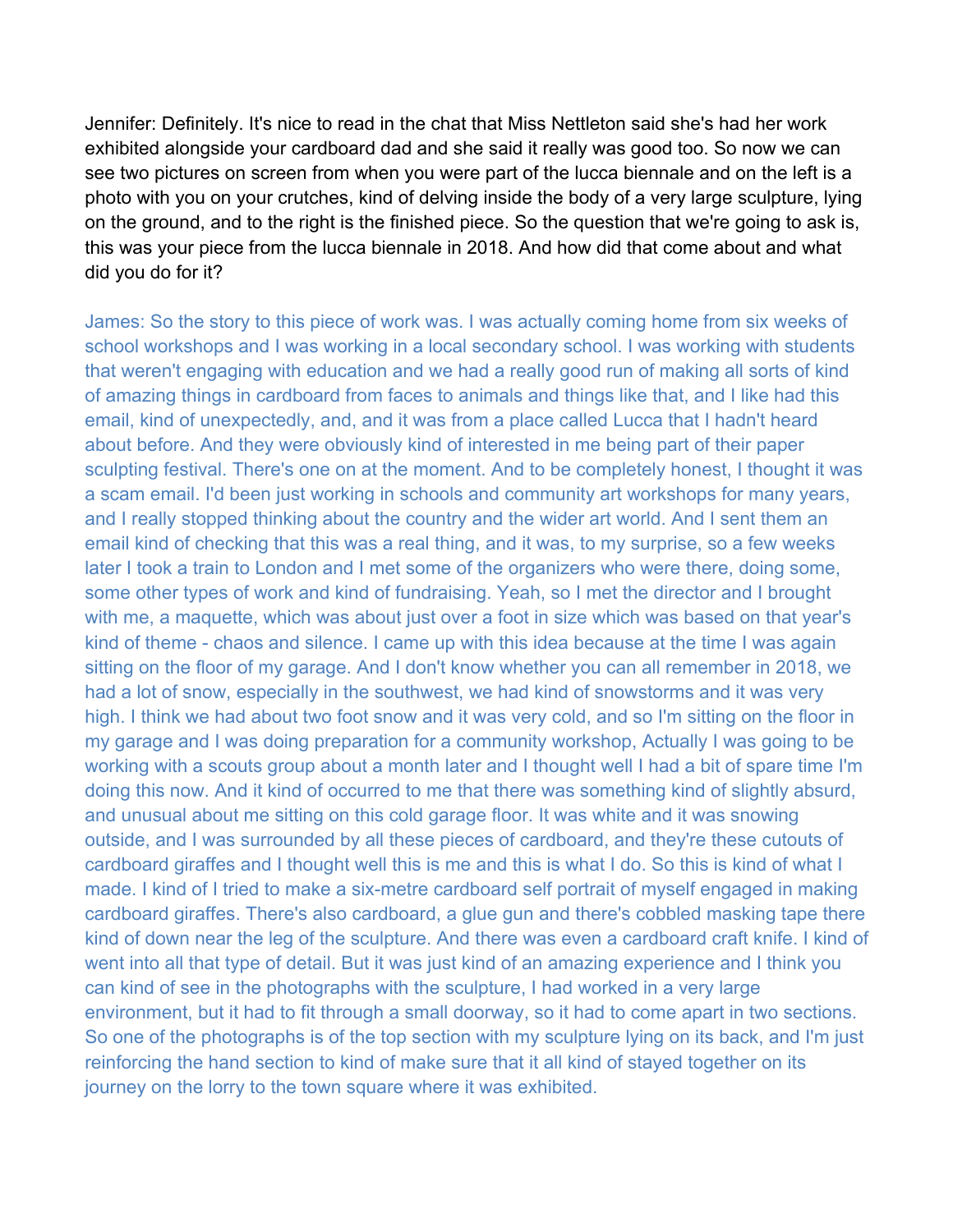Jennifer: Great. It does look incredible when you see it and Susan said that she loved seeing it in situ in the chat box which is amazing. And I believe that you were the only disabled artists there that you're aware of so what was the experience like for you as a disabled artist? I think we're just switching interpreters

James: So the experience was, I was the only disabled person that I saw when I was in the environment of Lucca, which is a medieval city in near the city of Pisa, which is up in the mountains, a beautiful looking place. But my experience. Well, I'm just kind of very lucky in that the organization paid for my travel, they made sure that I had ground floor accommodation, and prior to the event I'd had a film crew come over and actually filmed me working in my garage and also on my journey into working in secondary schools, and they were kind of with me so they actually kind of made sure that I got onto the plane, and, you know, kind of got to where I needed to go, so that was absolutely kind of brilliant, so I kind of felt kind of quite comfortable with that. I think my experience with kind of being disabled, I found, because 2018 was very hot. And I got off the plane in Italy, and it was about five or six degrees hotter, at least, the temperature continued to rise, and I do think I kind of lost at least a stone, going over for the four weeks that I was there, which I was kind of really pleased about but that was just out kind of how hot it was. And yeah, so kind of working as a disabled person, I think it was a very hard thing to do, kind of, physically, and I do think I was working at my absolute kind of limits of endurance. It was a very hard thing to kind of see, but it was kind of quite a unique experience too. So I don't think they had anybody else with a disability, and I've never tried to make a sculpture of this size, so nobody knew whether it was going to succeed or fail, I had no idea really right up to last week and that was kind of quite nerve wracking. But it. I kind of found also that working the way that I did, I wasn't able to kind of work at the same speed as everyone else so I kind of had to adapt and I ended up kind of taking small sections of the work that I was doing away with me to kind of work in my Ground Floor, Apartment. And that was kind of really good because I was kind of continuing kind of what I knew, but it also meant I could keep up to the speed of the other artists that are who were all able bodied. I just felt very sorry for the people who were living in my apartment block, because they all came many nights kind of to three o'clock in the morning, where I'd be cutting out pieces of cardboard. Yeah, it must have sounded like there was a six foot rats kind of living in the apartment. But yeah nobody complained, they're all kind of really nice.

## Jennifer: That's good to hear but it sounds like it was a lot of extra stress and work outside of the time within the warehouse?

James: very much so. I mean some days, I work an entire day, I would come back at six or seven o'clock in the evening. Have a break for an hour, and then probably work till about midnight, but quite often I'd get up at four o'clock in the morning and do a number of hours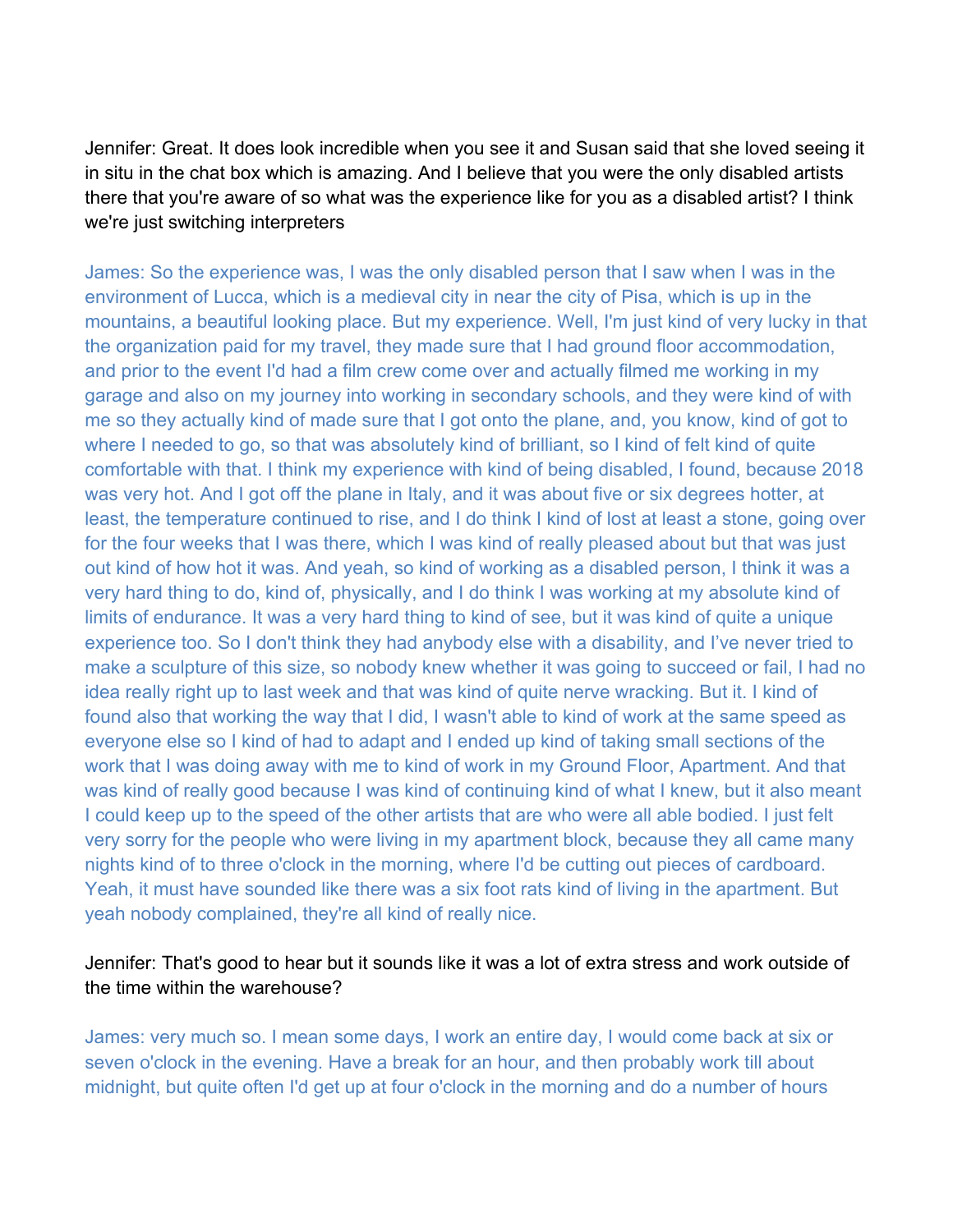before I went back to the studio, and it was just kind of what I had to do, to get the work done but yeah, it was, it felt like a once in a lifetime opportunity, so I felt that I had to just give it everything I had, and see what happens.

Jennifer: Yeah. And as you said, you had the film crew come to your house and then and then they filmed you when they were there and they made a film called Paperman which made its debut at Manchester International Film Festival this year. This piece we can see on screen now is of your mom, and it's from the front view and from the back view of an older lady standing with her right arm in the air, and some words come out off the top of that onto brown paper and again, the whole piece is made out of cardboard. So James, I thought I'd asked you about the Arts Council funding that you got late last year, and what you've been using that for? I know that this piece was made within that timeframe as well.

James: I was kind of very lucky that I got to make that in the past year. Yeah, I was kind of very pleased with that. I think it's got a nice relationship to the sculpture of my dad, and the sculpture of my mom is, is her holding a pencil and she's writing into the sky, the words, time paths remains unseen. I think this was really important. I wanted to make a really strong sculpture of her and kind of celebrate her life, her achievements, but also kind of present a complete kind of picture of her with her all the ups and downs and the tribulations of life and actually inside the sculpture, you can kind of see that there's a cutout section which actually has a lighthouse, which kind of, you can see from inside, which has compression waves, and that there's lots of really nice kind of metaphors there to do with lighthouses kind of protecting you from crashing into the rocks and my mum, for many years, was a successful worker at a Family Centre. So I was kind of very pleased actually with the Arts Council funding, that I was able to focus on the things that I wanted to do. But the overarching kind of aims of the Arts Council funding were to actually to kind of improve me, essentially kind of try and turn me from a garage artist into an artist that could potentially kind of work in other kinds of settings and show work in other spaces. So, there was a professional development large kind of aspect to that. I've kind of been learning about skills, I've been learning about social media and kind of awareness of kind of how I write and kind of what I present. I've been doing a lot of this with support from Jennifer, I know there's had lots of notes and kind of very awkward emails from me over the past six to eight months but it seems to be going in the right direction now. And I've also had things, like I had mentoring from people like Tony Heaton, I've started writing a blog for disability arts online. So, alongside the developments in kind of promoting myself and kind of making work I've looked at ways that I can improve my website so I'd encourage you all to have a look at the website, if you can in the next kind of few days, because I think it's improved an awful lot. I've been looking at ways that I can kind of develop the things that I do in terms of workshop packs I've been looking about how can disseminate my artistic process and turn it into something that I can share and turn into a commodity, in terms of something that people could potentially kind of use or kind of buy into. So, these are all kind of important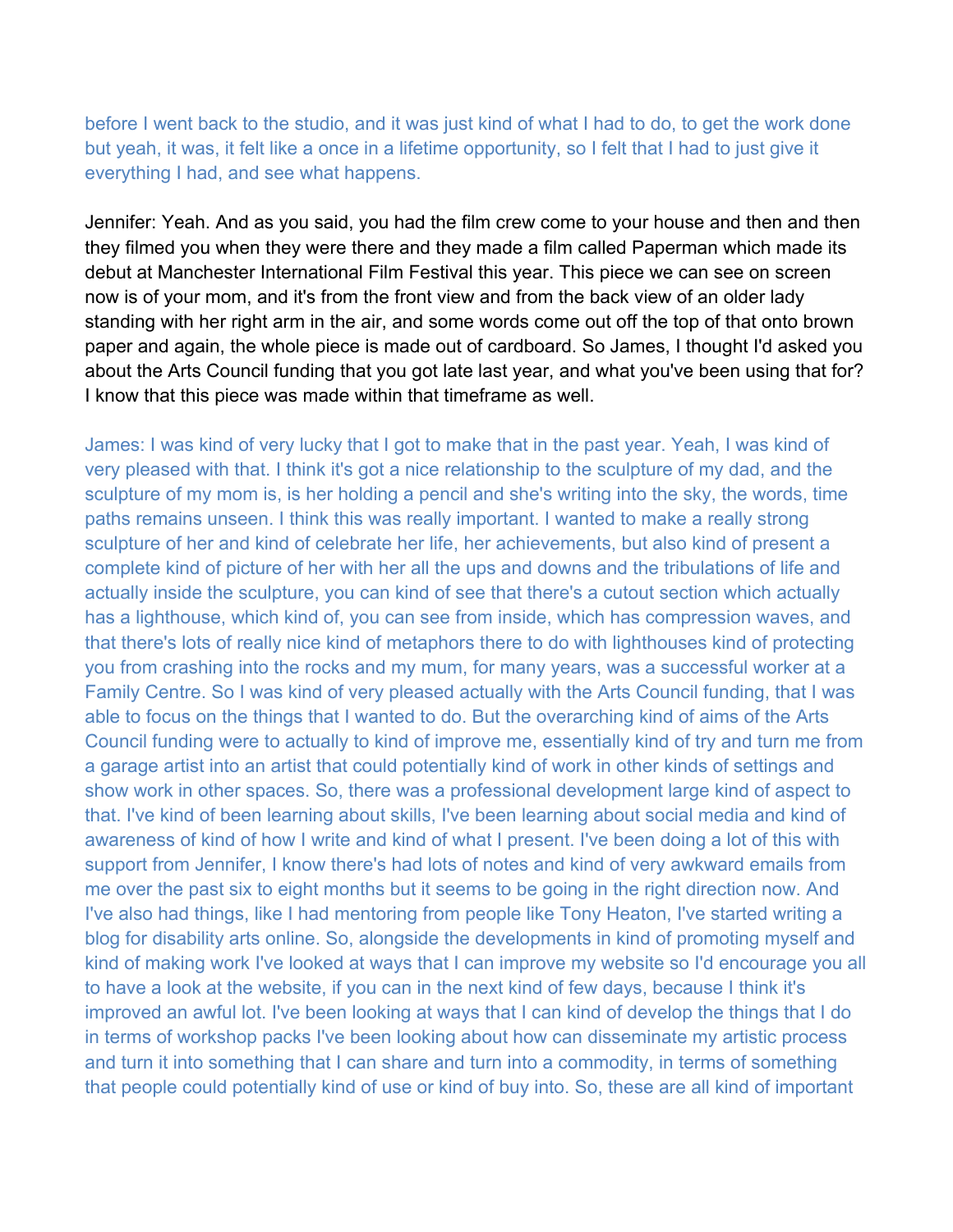aspects in terms of making my work kind of viable kind of long term. And so it's been a really good project to be involved in.

Jennifer: Great I've put your link to your website into the chat box. This is a very close up shot of one of your pieces of your son actually so people can see how you build up the layers of cardboard on his face. So I thought we'd finally end on the question as to what's next for you as an artist?

James: This piece kind of shows all the processes that I use within my work – the pattern and the flow and the identity of the work. I think it's something I've kind of been developing over a number of years. But I think what's next for me as an artist, obviously I can have these big hopes to increase my visibility kind of further. I need to use this experience to promote opportunities and generate opportunities for myself to make art. And now you can kind of see the work in a more kind of professionally presented way, I hope I can find new audiences for the work, and kind of gain chances to show the work in a variety of exhibition spaces. So, I have this kind of going, alongside my other potential opportunities. I might be working with libraries unlimited which is a libraries organisation, to build something that will not only be a sculptural object, but will also have access and operators within, that can be used for navigating the library, and also kind of help with building a community. And I'm working with another organisation here in Exeter called burn the curtain. So I'm going to make some work for them. I'm also working with another group called Eco Arts on some project - I've got a very busy summer. But I think what I'm kind of interested in is taking unusual opportunities that come my way. So, although I couldn't do it this time I was approached by Netflix in the last few weeks to try and build a 25 foot cardboard head. Now, I wasn't really in a position to take that opportunity as fully as I would have liked but those are things that I hope still come and that I can undertake in the future.

Jennifer: It was a very quick turnaround they wanted for Netflix wasn't it and they were kind of like we kind of need it now, but also you need to ship it over so there's even less time! But you're always open to those opportunities in the future!

Caroline's just popped in the chat box that she's loved your work ever since she saw it at Holton Lee, and she's happy to hear more about your work and that your art practice is going from strength to strength, which is lovely to read. If anyone wants to pop any questions in the chat, please do. I've spotted one from Andrew, that says, I'd like to ask James about reflections of ourselves, and his thoughts at that time on the materials durability and your thoughts on it now?

James: I very much like the idea that, essentially, cardboard, isn't material but if you put it outside it's not waterproof, it will be affected by the rain. So it has this kind of aspect to it where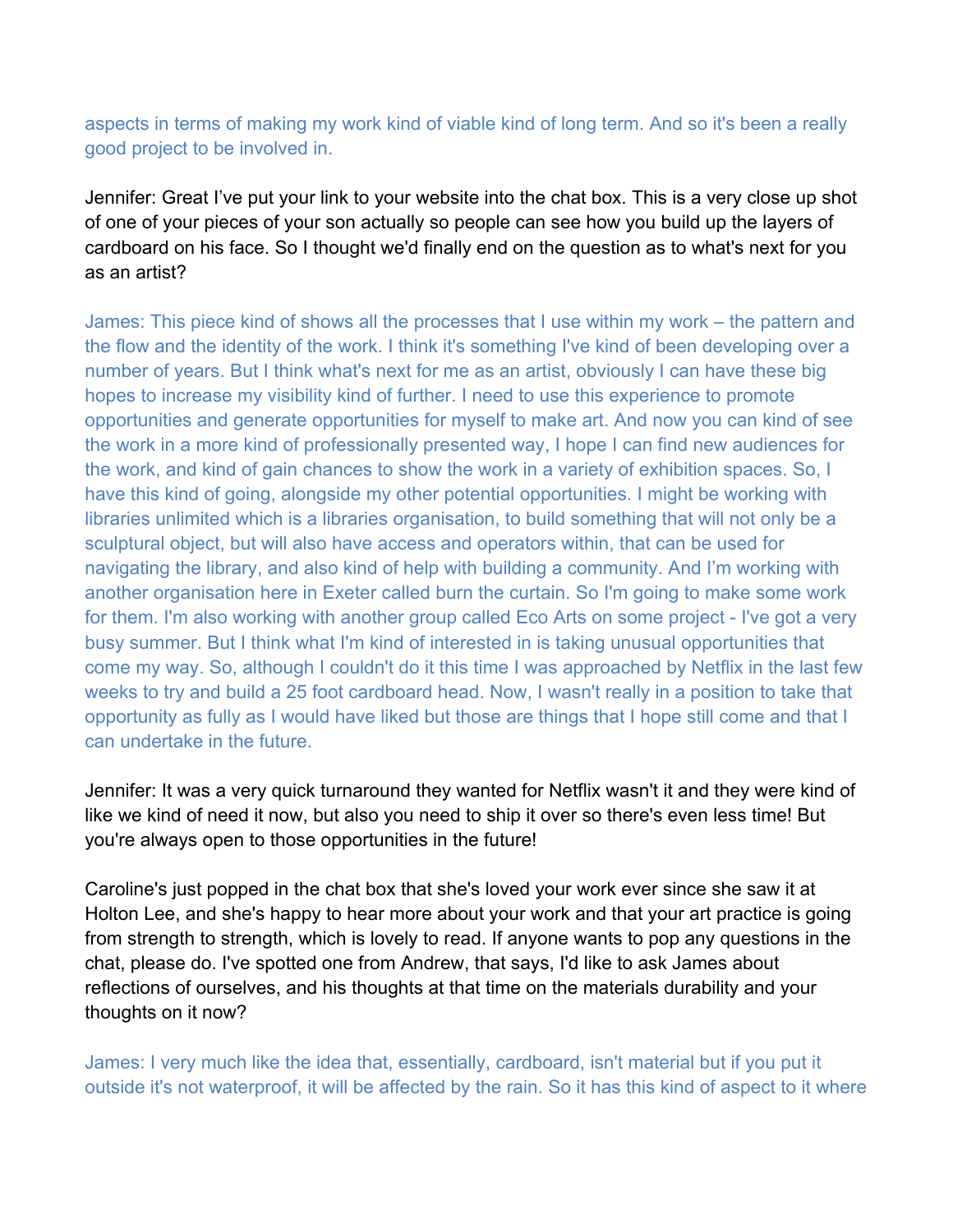it may not be durable in the same way that other materials like resins, or stone, possibly might be, but there's also the idea that, with cardboard and paper sculptures, if you look after it, and kind of take care of it, it can last a lifetime. So, some of you may not be aware that the sculpture that you saw of my dad in the armchair sitting without purpose is over 20 years old and it's still kind of going, I'm sure it might be a little bit on the dusty side, but it's the idea that the materials can be preserved. It's just kind of how you kind of choose to treat them, so I really did like the idea that the cobbled hands were made in that process, but also, you know potentially in the future, with a project like that maybe you could cast it in something more permanent but I think it was important with that project reflections of ourselves because it was about Artists first kind of demonstrating and teaching their skills to the school children and the working together. Those were the kind of important aspects of that project and I think it kind of bought together and kind of broke down barriers between different groups that never ordinarily mixed. I was proud to be part of it.

#### Jennifer: Great. Susan said that you're such an important artist in this contemporary world, which is lovely to read, what are the artists of these times inspire you?

James: Well, I'm not quite sure kind of where to start. I think there are a number of kind of different artists I do kind of respect a lot, who are doing well in the disability arts field. I think this is kind of really important when we kind of look at disability arts we can think about kind of groups of artists now that get the opportunity to kind of have work in mainstream exhibitions and those are the types of artists that I think are making the cutting edge kind of artwork. I mean I was very fortunate enough to work with kind of lots of different artists over the years and I learnt lots of skills. I think the kind of art that pushes boundaries and kind of breaks down the current divisions, kind of, between different types of people and connects people is good. It is the type of work that I would like to kind of be a part of, And, you know, who interests me most.

Jennifer: You very diplomatically did not name any artists, James. Maybe we should do a bit of bragging on your part, because you don't talk about it enough, in 2012 you got to work with the sculptor, Richard Wilson, the Royal academician on a project called Gold Run the remix installation that was shown around the country, what was it like working alongside someone like Richard on that project?

James: I think what's kind of amazing when you work with somebody like Richard is you realise not only is he exceptionally skilled and an important kind of figurehead of contemporary art, he was also a really nice person. I think he was kind of down to earth and he was the type of person that you could talk to, you know, in any kind of environment, and I think those are the people that are absolutely amazing. I think people that are kind of testing the waters and testing current boundaries as he does with his work all the time, do kind of influence you on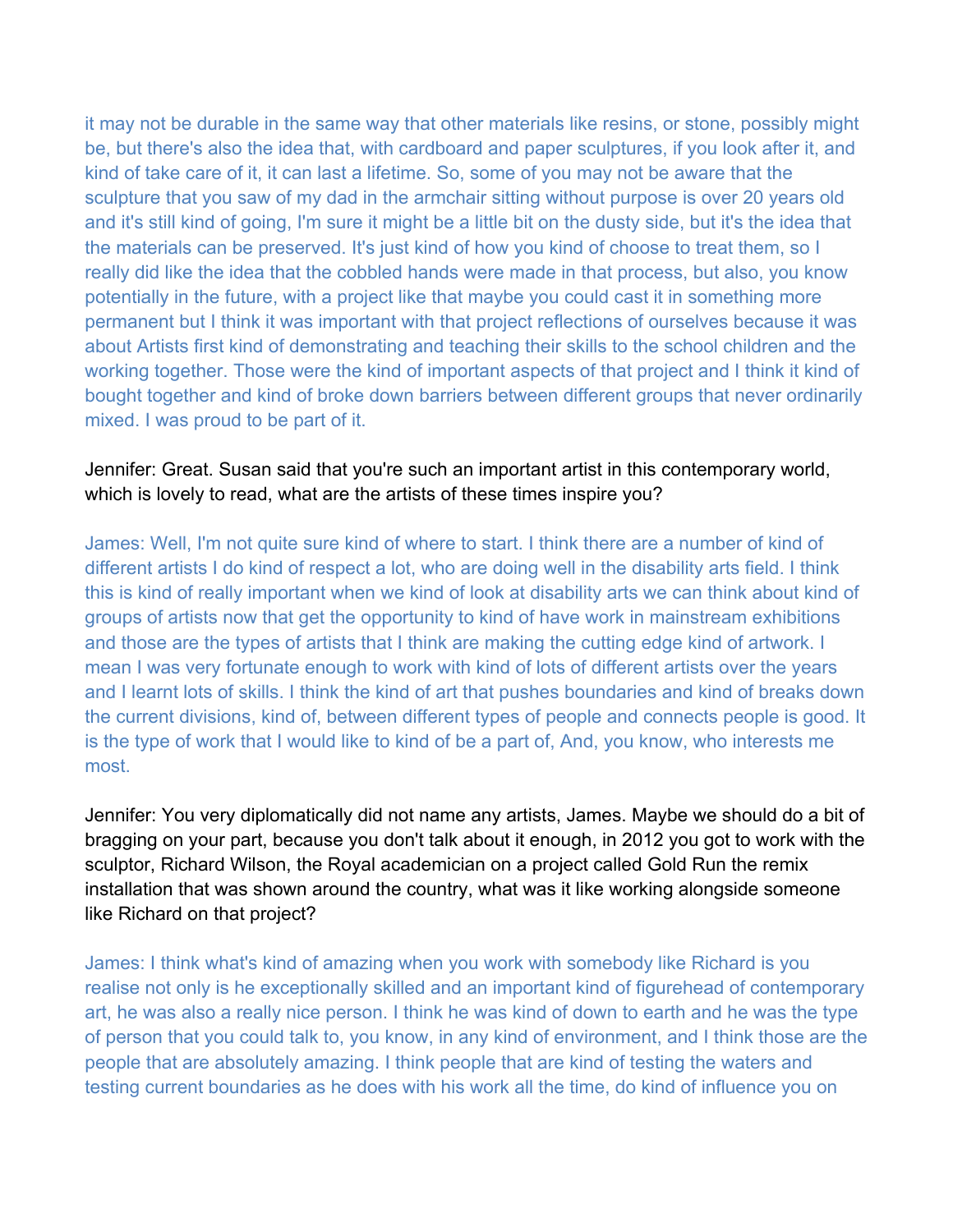many, many levels, and I was, I was very lucky. Richard was taking his life in his hands and walking up the tallest ladder you could ever possibly imagine to kind of to attach a piece of wood into a 20 foot kind of running track that was kind of shooting off into the sky and I wasn't sure whether he had the insurance to do that. But people put themselves out for you in that way. And, you know, have that kind of generosity. And yeah, kindness really so I was just very fortunate to kind of be in his presence but I also kind of felt that if you're genuine, anything is possible and he opened art up for everyone.

Jennifer: Definitely. Tony (Heaton), I wonder if you could jump on the screen. Tony has been a big champion of James' work for a long time, and is from shape arts, and obviously has been mentoring, James and I wondered if you could tell us, Tony, What, why you like James' work so much?

Tony: Hi, Jennifer, I don't know if you can hear me. You took me by surprise. I was quietly watching the movie and listening to James. You're absolutely right. I've loved this work for well for years, actually I can't even imagine how many years ago. But when I saw sitting without purpose, I was absolutely moved by it. James talked a little bit earlier about the sort of pathos in his father's face. You know that expression for anybody that has not seen the work you know when you do look at it close up like that you can see, that sense of sitting without purpose. It's a fantastic piece of work. James is right when I was at Holton Lee I was the director there. And at the end of the exhibition. I said, do you want to come and pick up this piece of James, and I mean, my memory is not brilliant but he said something like, I haven't really got room for it Tony just throw it in a skip. I couldn't believe it. You know, I said to the staff. This guy he's mad, he just said throw it in the skip. There's no way we're throwing it in the skip. So me and Caroline talked about it and we put sitting without purpose in the conservatory next to my office in a farmhouse. It was almost like a work in situ, you know this this guy was sat in the conservatory looking out the window, and it used to freak people out in the winter if, if it was darkish in there,.They'd be like oh I'm really sorry to disturb you and they speak to the sculpture. The postman used to throw the mail very disrespectfully into your dad's lap, and it was a great talking piece. And I was delighted when, when we acquired it for the NDACA - the National Disability art collection and archive. As James said, it in the new university bucks at High Wycombe if anybody wants to see it for real up there, and I'm really proud that it is in the collection. And I think James is really modest about his work as actually his work's fantastic. I think he's one of those iconic, you know, disabled sculptors disabled artists, who's now got a long track record of making really interesting work. And I did think, you know what he always would you always be making work in cardboard. One of the questions I sort of said to him, are you going to make work in other materials but I think it's okay that you know to say, No, I'm really concentrating on this material. That's what I'm doing. And the other thing I just wanted to say is that for what a fantastic opportunity to work with Richard as well, and Richard Wilson who is a bit like James actually. I think he's one of the greatest British sculptors alive now.